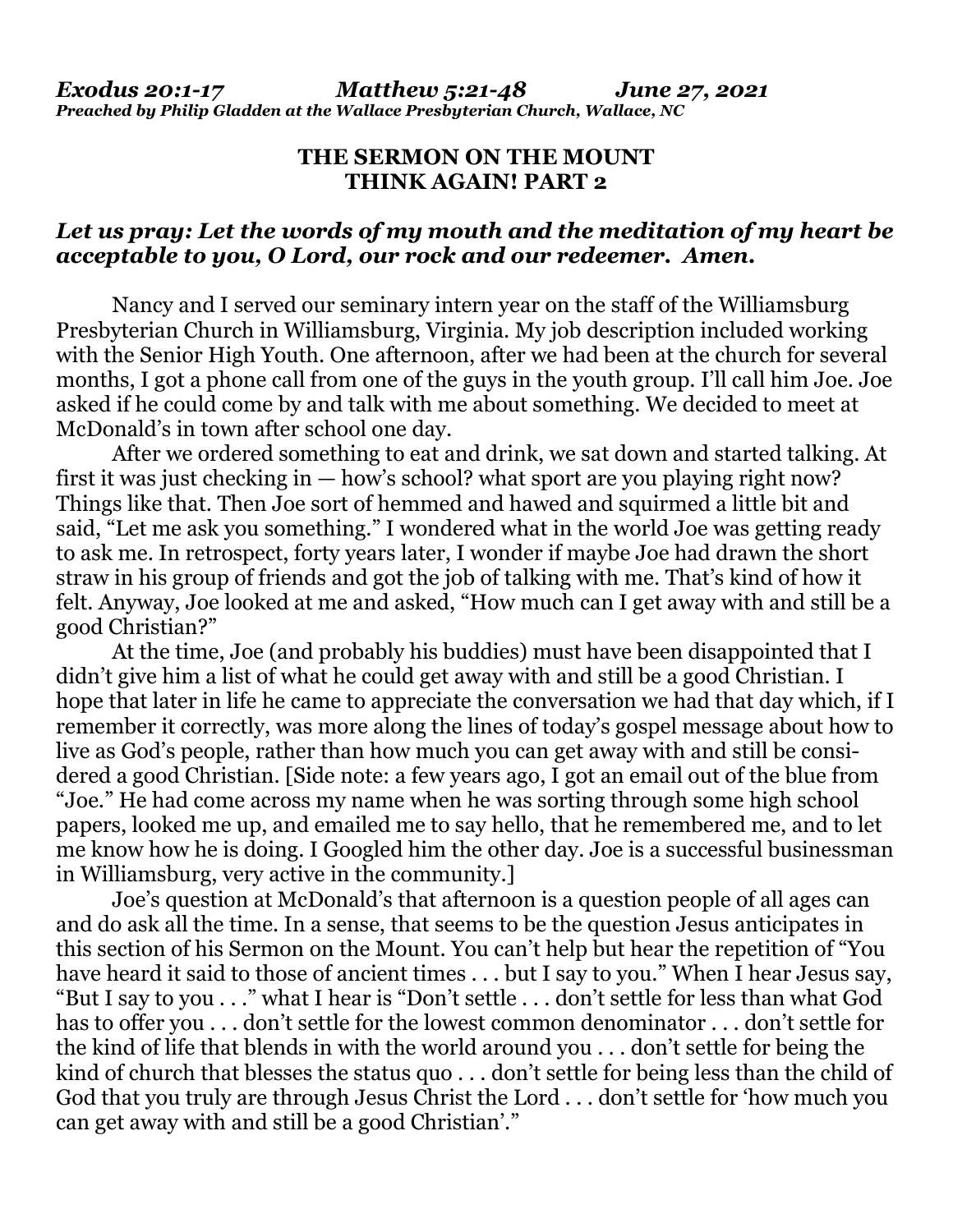The margin note in today's bulletin, next to the scripture lessons and sermon, is often attributed to Dietrich Bonhoeffer, the 20th century German Lutheran pastor, theologian, and anti-Nazi dissident who was hanged at the Flossenbürg concentration camp, just two weeks before U. S. soldiers liberated the camp. Actually, it is a summary statement of some of Bonhoeffer's theology from one of his biographers. "Being a Christian is less about cautiously avoiding sin than about courageously and actively doing God's will." That statement certainly reflects the spirit of Jesus' earlier teachings in his Sermon on the Mount: "You are the salt of the earth. You are the light of the world. Let your light shine before others, so that they may see your good works and give glory to your Father in heaven. Whoever does one of the least of these commandments, and teaches others to do the same, will be called great in the kingdom of heaven." As one person has put it, the kind of life Jesus is laying out for believers in his Sermon on the Mount, and especially in these verses, is not a life focused on checking all the right boxes (or figuring out how much you can get away with and still be a good Christian), but about getting one's heart right with God.

 This morning we heard Hope read the Ten Commandments from the book of Exodus. In *The Large Catechism*, the great Reformer Martin Luther wrote, "Anyone who knows the Ten Commandments perfectly knows the entire Scripture." As I said last week, the Ten Commandments ("you have heard that it was said to those of ancient times . . .") tell us about what it means to be in relationship with God and in relationship with our neighbors — and the two cannot be separated.

 In their book, *The Truth About God: The Ten Commandments in Christian Life*, Stanley Hauerwas and Willliam Willimon write, "So to 'know the commandments,' by which Luther claimed one can know the whole Scripture, means that these commands are not self-interpreting. They depend on the practices of a community (church) formed by the worship, in Spirit and in truth, of a trinitarian God . . . So obedience and knowledge of the commandments begin in the Sunday worship of the church, by focusing not on the commandments, but first on the God who says, 'I am the Lord your God, who brought you out of Egypt, out of the land of slavery.'"<sup>1</sup> That sounds a lot like what we heard last Sunday from the book *Lies My Preacher Told Me*: "The Law is part of the covenant relationship that Israel willingly enters into in grateful response to the prior gracious salvation of God, experienced in the exodus from Egypt. . . The Law is thus a measure of grateful obedience offered back to a gracious God. In this way the Law is a means — a divinely given means — to maintain the relationship with the Lord who saves."<sup>2</sup>

 Last Sunday, I noted that Jesus' words that come just before today's teaching are some of the hardest words in the gospels, if not the entire Bible — "Don't think that I have come to abolish the law or the prophets; I have come not to abolish but to fulfill . . . For I tell you, unless your righteousness exceeds that of the scribes and Pharisees, you will never enter the kingdom of heaven." (Matthew 5:17, 20)

 Well, it doesn't get any easier this week, does it? In Bible study on Monday night, and again on Wednesday morning, after I had read these teachings of Jesus, I asked the groups, "What do you hear? What jumps out at you?" Folks in both groups immediately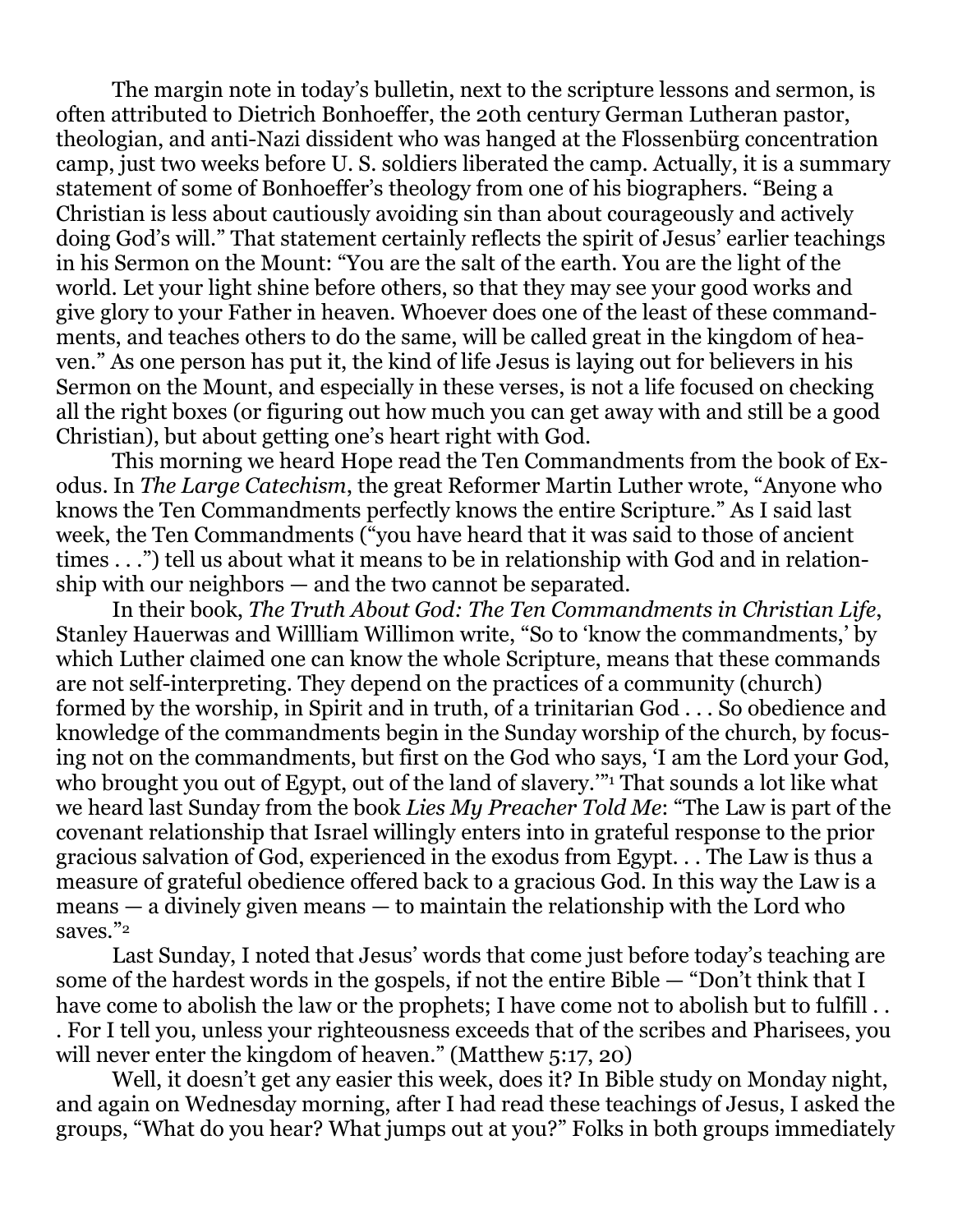said, "Verse 48!" In case you've forgotten, that verse says, "Be perfect, therefore, as your heavenly Father is perfect." (Matthew 5:48) Oh my, oh my, oh my! Who among us can possibly live up to Jesus' expectations? Who among us has any hope of living this way?

Well, it might just depend on how we hear and understand the word "perfect." My guess is, we hear "perfect" as a 10 out of 10 or something that is completely free from faults or defects or keeping the law absolutely by checking all of the right boxes and being found faultless. But, does it change how you hear Jesus' call when you find out that "perfect" can also mean "whole, complete, mature," that it has to do with a goal and purpose? Then living according to Jesus' "But I say to you. . ." becomes a way of life, a striving toward the goal of always living in a right relationship with God, an orientation in life of thankfulness and gratitude, that then leads us to extend the same grace, mercy, and love to other people that God has shown us in Jesus Christ.

What if we take seriously  $-$  in our individual Christian lives and especially in our common life together as a community of faith in this congregation — that it is our Lord Jesus Christ who is teaching us how to live, who is telling us that our righteousness must exceed that of the scribes and Pharisees, who is saying, "Be perfect," who is calling us to strive first for the kingdom of God and God's righteousness? Then we will remember that Jesus lived this way, and died on the cross, precisely so we can be free to live with and for our God and for our neighbors. In other words, the life Jesus describes — "You have heard that it was said . . . but I say to you" — has everything to do with what it means to be and live as children of God and nothing to do with how much we can get away with and still be a good Christian.

 I can't resist telling you this story. One day, when I was eight or nine years old, my big brother (who is six years older than I) and I started picking on each other. Pretty soon the tension ratcheted up and I got really mad. That's when I called David a fool! He stopped and said, "Uh oh, you're going to hell!" Well, that got my attention, so I said, "What are you talking about? No, I'm not!" David said, "That's what it says in the Bible." He actually got out a Bible and read from Jesus' Sermon on the Mount (maybe from the King James Version), "But I say unto you, That whosoever is angry with his brother without a cause shall be in danger of the judgment: and whosoever shall say to his brother, Raca, shall be in danger of the council: but whosoever shall say, Thou fool, shall be in danger of hell fire." I remember being really scared. I probably started to cry. And I think that's when our mama got involved . . . (All these years later, I'm kind of impressed that David could quote scripture to his little brother!)

 I don't think Jesus preached his Sermon on the Mount to supply big brothers with ammunition to use against their little brothers in sibling rivalries. But maybe the principle is true just the same . . . How will we live together as a community of faith, in obedience to God and with love toward our brothers and sisters and neighbors? How will we bear witness — let our light shine before others — by being different in how we act and live as citizens of God's kingdom? What will we do with these words of Jesus — "You have heard that it was said to those of ancient times . . . but I say to you"?